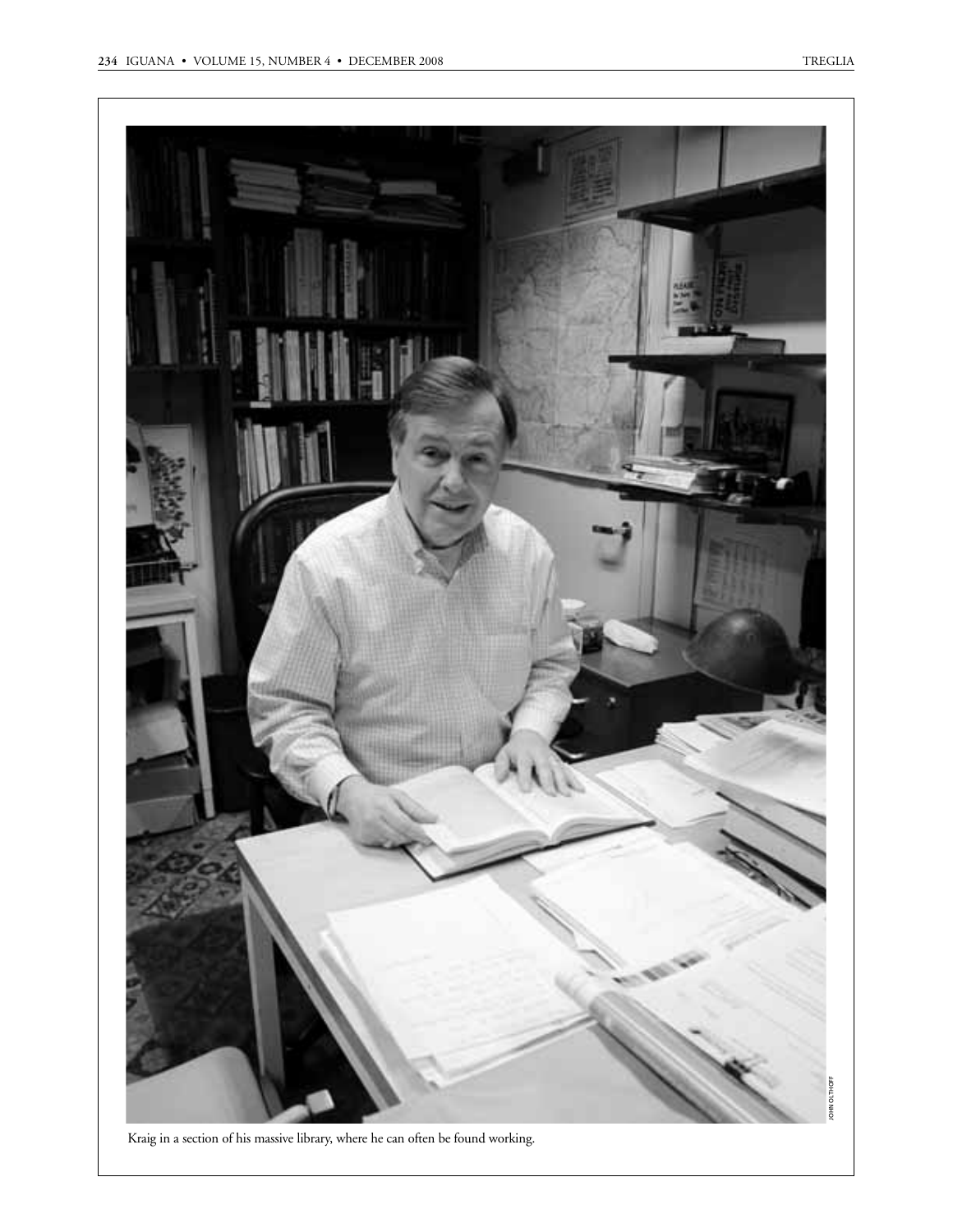## **PROFILE**

## **Kraig Adler: A Lifetime Promoting Herpetology**

Michael L. Treglia

Department of Wildlife and Fisheries Sciences Texas A&M University College Station, TX 77843-2258

The Society for the Study of Amphibians and Reptiles<br>
(SSAR) has been an important herpetological institution for more than half a century. Kraig Adler has been involved from the beginning and has helped make the Society what it is today. He has been an enormous influence in modern herpetology, as one of the founders of the SSAR, as a major contributor to our knowledge of amphibians and reptiles, and as a source of inspiration for future herpetologists.

Kraig was born in Lima, Ohio, and moved to Columbus when he was nine. Columbus is where his interest in herps blossomed, and where, only three years later, he met Dave Dennis while herping at the O'Shaughnessy Dam on the Scioto River. Upon meeting, each had a bag full of snakes, Kraig with Northern Watersnakes found under rocks, and Dave with Queen Snakes found on tree branches — an early lesson in microhabitat selection. The two used Roger Conant's *Reptiles of Ohio* as their "bible," reading and re-reading it, marking the



Kraig (in the foreground) and Dave Dennis working with Barry Valentine at Ohio State University.



Kraig showing off his billiard skills while socializing at the 1998 joint meeting of the SSAR, Herpetologists League, and the American Society of Ichthyologists and Herpetologists. To the left is Dr. John Moriarty, University of Minnesota (and editor of the SSAR Herpetological Circulars program) and to the right is Dr. Michael Bernard as an undergraduate, now an Assistant Professor at Case Western University. Mike is one of many of Kraig's students to continue with a successful career in biology.

maps with their own records, in a quest to fill the large gaps that existed in distributional information. In their undergraduate years (Dave at Ohio State University and Kraig at Ohio Wesleyan University), they met Dr. Barry Valentine at OSU, who opened his lab to the two, guiding them down the road to real science.

During those early years, Kraig and Dave met Ray Ashton, Joseph T. Collins, Corson Hirschfeld, from the Cincinnati area, and somewhat later, Jim Murphy. As the "Columbus boys," Kraig and Dave were "refined gentlemen" according to Jim Murphy, whereas the "Cincy boys," as Kraig would call them, were "always suspect in polite society." In 1957, Kraig, at 16 years old and Dave at 17, officially formed The Ohio Herpetological Society (OHS), with Kraig as the president. He was already a walking encyclopedia of herpetology, had already started building his massive library (now among the largest private herpetological libraries in the world), and was always out herping.

The entire group formed a sort of herpetological Dead Poets Society, and comprised a major component of the OHS. Whoever was in Columbus would attend "stapling parties" in Dave's basement, where they would print the OHS journals,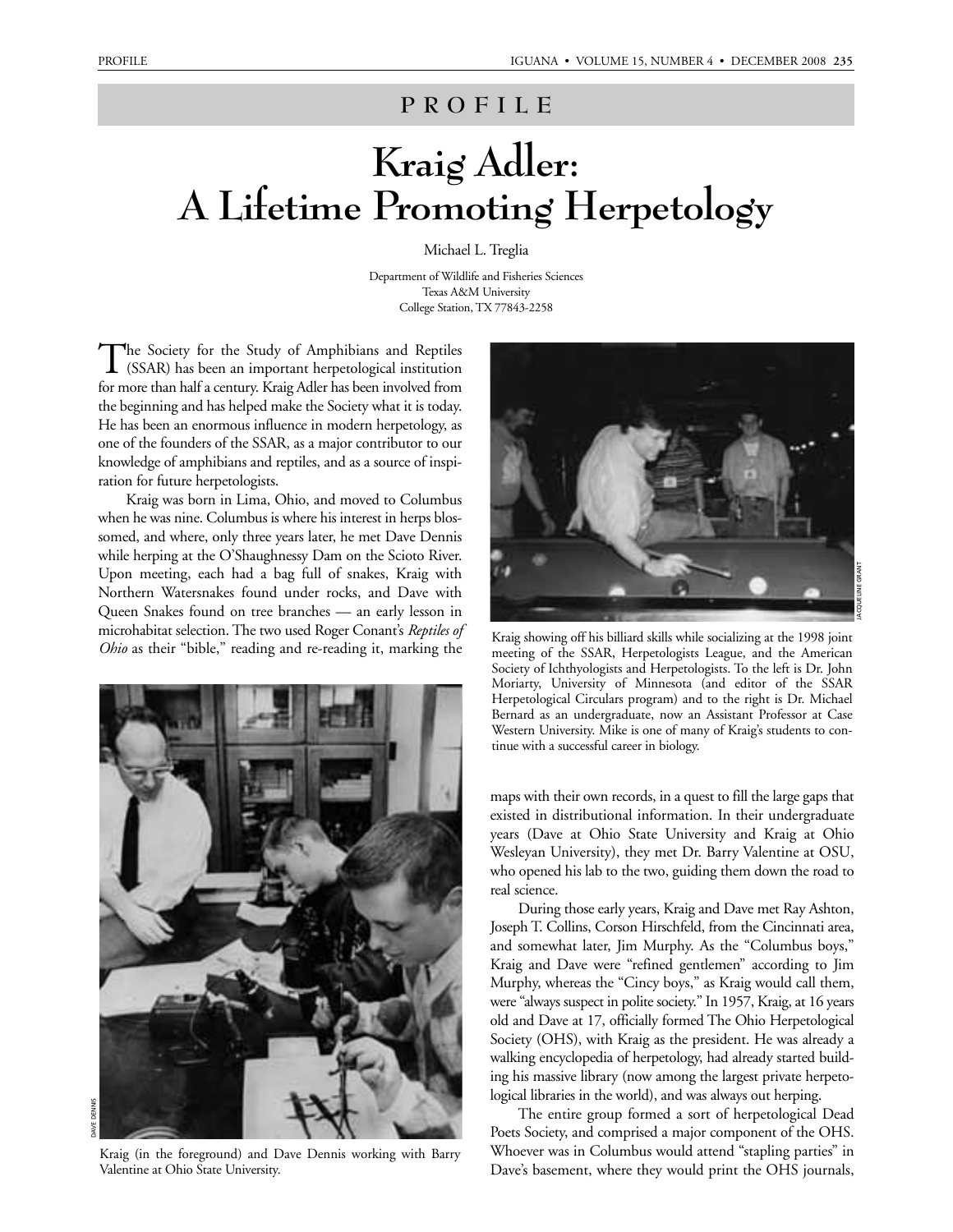

On the most recent trip to observe Hellbenders, Kraig (bottom right) with Cornell undergraduate and graduate students, led by Ken Roblee, New York State DEC Biologist, near Olean, New York.

and set the pages around the room. Practically every horizontal surface in the room had pages on it, and everyone went around collating and stapling the pages. Every stapling party would be accompanied by Dave's guitar-playing and singing, and closed with a bottle of Madeira wine, which could not be uncorked until they were finished.

In 1967 the OHS became the SSAR (to represent its rapid growth into an international organization), and throughout his career, Kraig has remained an important figure, filling various roles in the Society. For example, in 1979 he started the book series, "Contributions to Herpetology", in which 22 volumes have been published, with more to come. Kraig was also elected the Secretary-General of the first World Congress of Herpetology, which was held in 1989 in Canterbury, U.K. This was the first major international meeting of herpetologists, and the largest gathering of herpetologists held to date (1,600 persons).

Kraig also has had a very productive academic career, spending most of it at Cornell University. He received his Ph.D. at the University of Michigan in 1968, and spent four years in a faculty position at Notre Dame before moving to Cornell in 1972. He has written over 150 technical articles and nine books, among them the popular *Encyclopedia of Reptiles and Amphibians*, co-authored with Tim Halliday, and the renowned *Herpetology of China*, with Ermi Zhao. In his publications, Kraig was the first to describe important principles of amphibian behavior such as magnetic, extraocular, and polarized light perception for navigation, as well as kin recognition in tadpoles. He has also published extensively on zooarchaeology, particularly with regard to turtles, as well as on amphibian systematics, describing a dozen new species of frogs and salamanders, mostly from northern Mexico. As a faculty member in the Department



BETSY DARLINGTON

A group of students from the Cornell Herpetological Society enjoying a lunchtime chat with Kraig during a field trip to the Parker Nature Preserve of the Finger Lakes Land Trust.

of Neurobiology and Behavior at Cornell, he has served as department chair (currently for the third time), and, during 1998–2000, was Cornell's Vice-Provost of Life Sciences, where he oversaw 500 professors and was responsible for hiring 60 new faculty members. In this position, Kraig also was instrumental in funding and breaking ground for the construction of \$300 million of new research facilities on campus.

Many of Kraig's activities illustrate his commitment to the future of herpetology, particularly through the recruitment of new members to the discipline. Even while in college, he taught summer herpetology courses at Culver Military Academy in